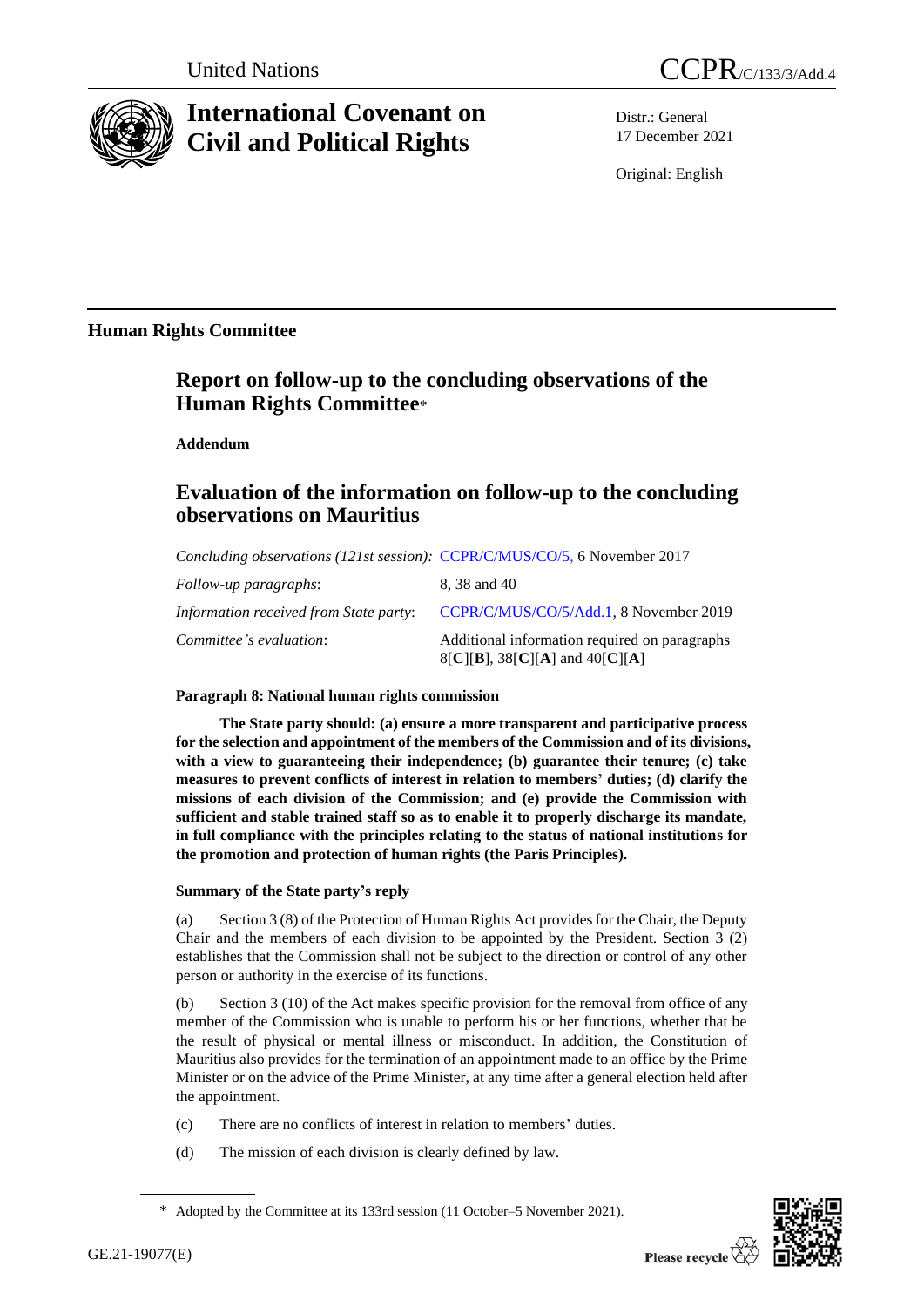(e) The functions of the National Human Rights Commission are aligned with the Paris Principles. The Commission has confirmed that it is provided with sufficient staff by the Prime Minister's Office and additional provision will be made in the forthcoming budget to recruit more investigators. It has also indicated that it is proceeding with a request to have the law amended to recruit its own secretary.

#### **Committee's evaluation**

[**C**]: (a), (b), (c) and (d)

While it takes note of the information provided on sections 3 (2) and (8) of the Act, the Committee regrets the lack of information on measures taken after the adoption of the Committee's concluding observations to ensure a more transparent and participative process for the selection and appointment of the members of the Commission and of its divisions, with a view to guaranteeing their independence.

The Committee also takes note of the information provided on section 3 (10) of the Act and on the Constitution. Nevertheless, it regrets the lack of information on any specific steps taken to implement the Committee's recommendation.

The Committee notes with concern the lack of information on measures taken to prevent conflicts of interest in relation to members' duties.

The Committee is also concerned by the absence of information on measures taken after the adoption of the concluding observations to clarify the missions of each division of the Commission.

[**B**]: (e)

The Committee welcomes the information provided by the State party. It requests further information on: (i) whether additional investigators were recruited following the decision to do so, including information on their number and date of recruitment; and (ii) the progress made in amending the law to ensure that the Commission can recruit its own secretary.

#### **Paragraph 38: Refugees, asylum seekers and stateless persons**

**The State party should consider establishing a national framework on asylum, including a mechanism for assessing and determining refugee status in order to also ensure respect of the principle of non-refoulement. It should take the necessary measures to prevent statelessness, and collect and publish information on the number of asylum seekers, refugees and stateless persons residing in its territory.**

#### **Summary of the State party's reply**

The State party strives to treat applications for refugee status or political asylum on a humanitarian and case-by-case basis by facilitating applicants' settlement in a friendly country willing to receive them. As the State party is a small, densely populated country with limited resources, it has not yet adopted a policy or laws to grant refugee status to foreigners. It is working in close collaboration with the Office of the United Nations High Commissioner for Refugees (UNHCR) to put in place a mechanism to better handle asylum applications and assist asylum seekers and refugees. In this respect, a workshop was held in Mauritius in May 2019 at which stakeholders were required to draw up standard operating procedures, which have now been prepared in order to better guide officials on the process to be followed.

The State party respects the principle of non-refoulement. The Extradition Act of 2017 (sect. 8) provides that a request for the extradition of a person by a foreign State shall not be favourably considered where, in the opinion of the Attorney-General, there are substantial grounds to believe that the person sought: (a) is likely to be prosecuted or punished in that State on account of his or her race, religion, nationality, ethnic origin or political opinions; (b) is likely to be subjected in that State to torture or cruel, inhuman or degrading treatment or punishment; or (c) is not likely to receive the minimum fair trial guarantees in criminal proceedings in that State.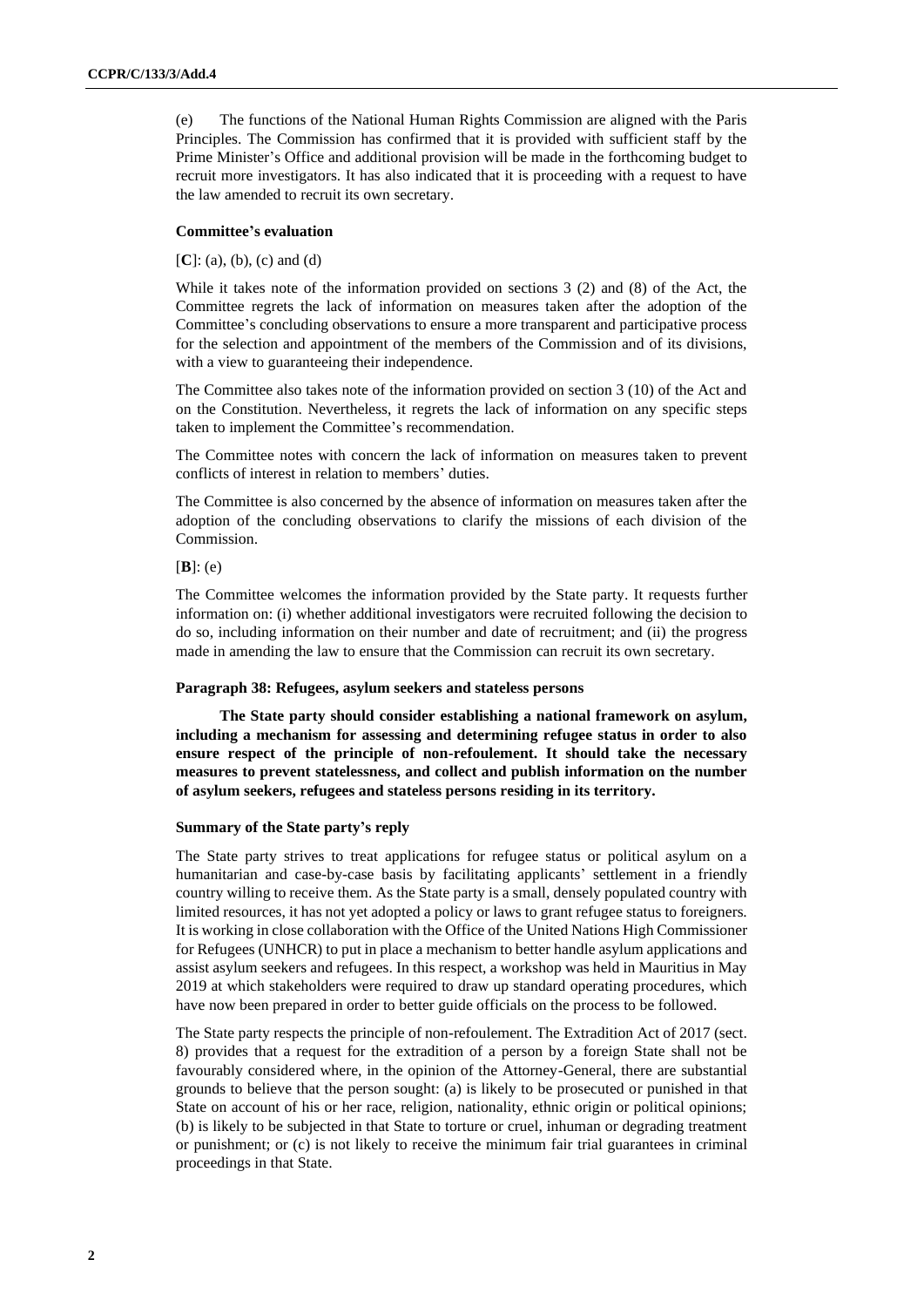There are no refugees or stateless persons residing in Mauritius. The State party provided information on the number of asylum seekers and refugees who arrived in Mauritius in 2017, 2018 and 2019 and their current status.

#### **Committee's evaluation**

[**C**]: The Committee takes note of the information provided by the State party, including on the Extradition Act 2017. Nevertheless, it is concerned that the State party continues to lack a national framework on asylum and a mechanism for assessing and determining refugee status in order to also ensure respect of the principle of non-refoulement.

[**A**]: The Committee welcomes the statistics provided by the State party on the number of asylum seekers, refugees and stateless persons residing in its territory.

#### **Paragraph 40: Juvenile justice**

**The State party should: (a) set a minimum age of criminal responsibility in its legislation in accordance with international standards; (b) finalize the setting up of juvenile justice tribunals and related procedures and provide them with adequate human, technical and financial resources, including designating specialized trained judges; (c) train police officers to handle cases relating to juvenile justice; and (d) ensure that children in conflict with the law are systematically assisted by a lawyer or counsel and appear for trial with their legal representatives.** 

#### **Summary of the State party's reply**

(a) The Committee's recommendations were integrated into the draft Children's Bill 2019, which was introduced in the National Assembly in September 2019. The main aim of the Bill was to repeal the Child Protection Act and replace it with a more appropriate, comprehensive and modern legislative framework. The Bill provided that children under the age of 12 should not be held criminally responsible. Nevertheless, the National Assembly was dissolved on 6 October 2019 before the Children's Bill was put to the vote.

(b) The Children's Bill provided for the establishment of a juvenile court, to be known as the Children's Court.

(c) During the period 2015–2018, some 1,958 police officers underwent training at the Police Training School in integrated approaches in detecting, investigating and prosecuting child-related offences. Moreover, in 2018, psychologists from the Ministry of Gender Equality, Child Development and Family Welfare conducted 16 training sessions with police officers at the Police Training School.

(d) Pursuant to the Legal Aid and Legal Assistance Act, persons who earn less than 15,000 rupees and whose net worth is less than 500,000 rupees are eligible to legal aid and legal assistance. Even if a person does not qualify for legal aid, the Chief Justice or a magistrate may grant legal aid if certain conditions are met. A minor charged with a crime or misdemeanour can benefit from legal aid even if he or she fails to meet the thresholds set out in the Legal Aid and Legal Assistance Act. The Children's Bill provided for legal assistance for juveniles and, where a juvenile has no parent or legal guardian or his or her parent or legal guardian refuses to apply for legal assistance on his or her behalf, for the juvenile to be brought, within 24 hours of arrest, before a magistrate who would grant the juvenile legal assistance.

#### **Committee's evaluation**

[**C**]: (a), (b) and (d)

The Committee notes that the Children's Bill established the minimum age of criminal responsibility at 12 years of age. It regrets that this legal reform has not been implemented, given that the bill has not been enacted into law.

While the Committee notes the provision in the Children's Bill for the establishment of a juvenile court, it notes with concern that the Children's Bill has not been adopted. It reiterates its recommendation.